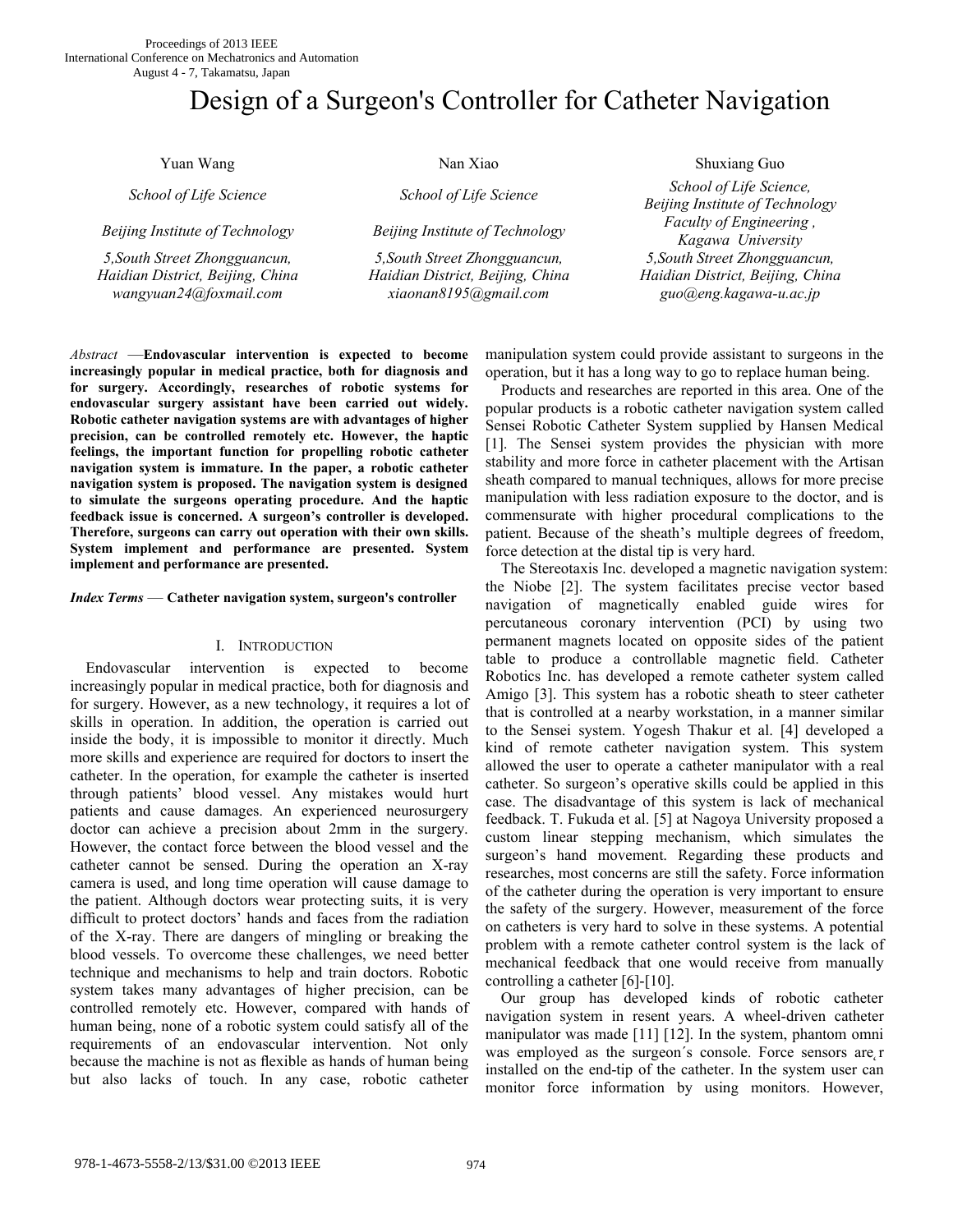compare with some other system problems of this system are poor operability and lacks of vivid haptic feedback [13].

In order to improve these existed problems we developed a novel robotic catheter navigation system that imitates surgeon's action to operate catheter [14]. Surgeon's consoler is proposed. With the system dexterous operation and good operability can be achieved. On the other hand, force feedback is a major concern of this system. Implementation of the force feedback contains two key technique issues, force measurement and haptic implement. Additionally, compactible measurement and haptic implement. Additionally, compactions  $\mathcal{F}$   $\setminus \mathcal{H}_1$ help users carry out their procedure [15].

In this paper, a design of surgeon's controller for operating catheter and guide wire is proposed. The remainder of this paper is organized as follows. In the next section the design motivation is introduced. Following that, in Section III Kinematic of the System is discussed. The next section is presents concluding remarks.

# II. DESIGN MOTIVATION

In the catheter-based operation, there are two basic motions of the catheter, rotation, and go forward and backward. Therefore, the surgeon could finish an operation just by operating the catheter with these two basic motions. Figure 1 shows the surgeon's actions during inserting motion.

In a real operation procedure, surgeon inserts the catheter to the lesion based on the hand's feeling. For example, the surgeon rotates the catheter when he/she feels more resistance from the catheter. Some time the surgeon operates the catheter based on the DSA image but most of the time the surgery carries out the operation based on the hand feeling. Haptic is the essential element for surgeons to finish operations.

Step3

Step6

Step2

Ster

Step 1

Step4

controlled by two motors with encoders. The displacement of handle and the force feedback will achieved by control the transformations of the  $\theta_1$  and  $\theta_2$ . .



Figure 2 Acquisition of the Hand's Motion

The catheter manipulator is shown in Figure 3. We designed this mechanism with imitating surgeon´s hands. Grasper 1 in figure 3 is using for fixing catheter on the cylinder playing the role of the thumb in Fig. 1. One can operate the catheter to insert and rotate when the catheters fixed on the cylinder with grasper 1. And one can drive the mechanism go backward without disturb the catheter by lifting up grasper 1 and putting down grasper 2.



Figure 1 Catheter Operation Process

Figure 3 The Catheter Manipulator

We designed a surgeon's controller for operating catheter and guide wire. The mechanism is the slider crank mechanism. Surgeons can input their control commands to the catheter manipulator and get haptic feedback with the proposed device. Figure 2 shows the schematic of the acquisition of the hand's motion. Handle are placed on the joint C, it is driven moved along a straight line perpendicular to the X-axis and can be rotated with Y-axis. The angle of joint A and joint B are

A Maxon dc motor coupled to the cylinder drives rotation of the catheter.The translation is driven by a movement stage also connected to the cylinder. Control of the system is realized by a digital controller(TI, TMS320F28335). In the future a more compact structure that will keep a same action principle will be developed.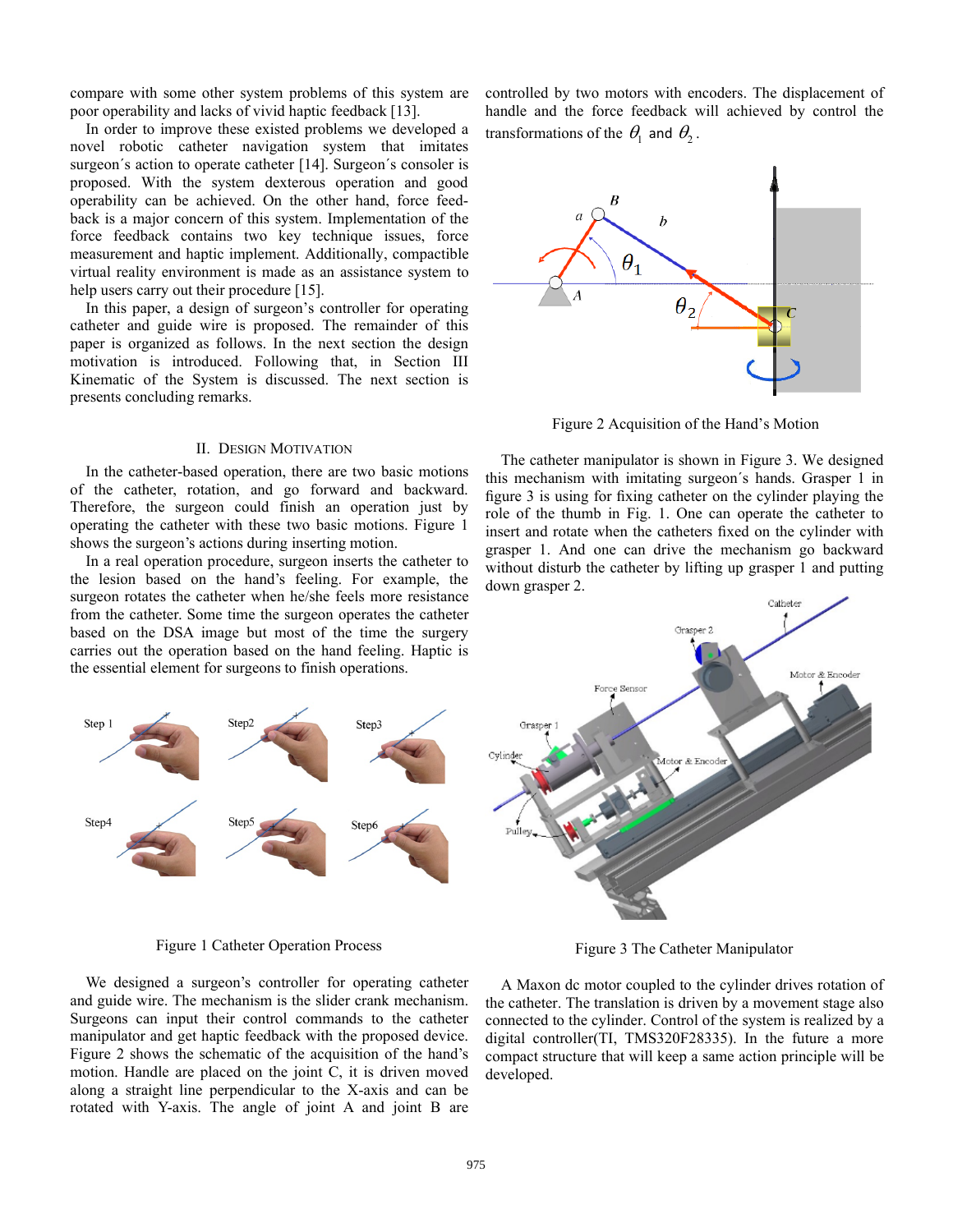# III. KINEMATIC OF THE SYSTEM

The movement of mechanism in two degrees of freedom can be achieved by using parallelogram structure. Figure 4 shows design of surgeon's controller.



Figure 4 Modelling of the System

established, the horizontal and vertical direction are respectively X, Y axis. The  $\theta_1$  is the angle between X-axis and bar AB, and  $\theta_2$  is angle between X-axis and bar BC. Two  $U_1 - U_2 > 0, \Pi_{\text{max}}$ motor M1 and M2 connect with bar AD and bar AB. M1, M2 and a wheel are composed of two independent planetary gear trains. Their function is controlling  $\theta_1$  and  $\theta_2$ , and controlling So the travel range the displacement of handle and the force feedback using transformations of the  $\theta_1$  and  $\theta_2$ . The handle linked to the  $h = -h$ joint C. The joint C can push or pull the handle and make the handle rotated freely.  $L_i$  (i=1,2,3) represent length of three M<sub>1</sub><br>  $\theta_1 = \arctan \frac{a \pm \sqrt{a^2 + b^2 - c^2}}{b - c}$ <br>  $\theta_2 = \arctan \frac{b - b}{b - c}$ <br>  $\theta_3 = \arctan \frac{b - b}{c}$ <br>  $\theta_4 = \arctan \frac{b - b}{c}$ <br>  $\theta_5 = \arctan \frac{b - b}{c}$ <br>  $\theta_6 = \arctan \frac{b - b}{c}$ <br>  $\theta_7 = \arctan \frac{b - b}{c}$ <br>  $\theta_8 = \arctan \frac{b - b}{c}$ <br>
Uning equals the pro and movement orbits of the handle, it is a given value. And the *h* is the distance between the X-axis and the handle. Figure 4 Modelling of the System<br>
Figure 4 Modelling of the System<br>
motion delve to develop the metanism, the angle.<br>
With point A as a origin coordinates, coordinate system<br>
range of the handle be obtained. Figure 3-<br>
Sy on is controlling  $\theta_1$  and  $\theta_2$ , and controlling<br>
of handle and the force feedback using<br>
the  $\theta_1$  and  $\theta_2$ . The handle linked to the<br>  $\theta_1$  can push or pull the handle and make the<br>  $\theta_1 = L_2 \cdot n$  is the distance

Using method of calculation vector, the relationship with the  $\theta_1$ ,  $\theta_2$  and position of handle **P** are defined by:

$$
P = (\mathbf{x}_c, \mathbf{y}_c) \left\{ \begin{array}{l} L_1 \cos \theta_1 + L_3 \cos \theta_2 = x_c \\ L_1 \sin \theta_1 + L_3 \sin \theta_2 = y_c \end{array} \right. \tag{1}
$$
\n
$$
\begin{pmatrix} x_c \\ y_c \\ 1 \end{pmatrix} = \begin{pmatrix} \cos \theta_1 & -\sin \theta_1 & L_1(\cos \theta_1 - \cos \theta_2) \\ \sin \theta_1 & \cos \theta_1 & L_1(\sin \theta_1 - \sin \theta_2) \\ 0 & 0 & 1 \end{pmatrix} \begin{pmatrix} L_1 + L_3 \\ 0 \\ 1 \end{pmatrix} \tag{2}
$$

 $X_c = n$ ,  $Y_c = h$ .  $\theta_1$ ,  $\theta_2$ , **h** are variables.

Using data of angle between X-axis and two member bars measured by encoding disk in M1 and M2, the position of handle can be obtain. When the  $\theta_1$  and  $\theta_2$  are ascertained, the position of handle *P* can be obtained by equation 1. And

because of  $x_c = n$  is a given value,  $y_c = h$  can be defined using only one variable. For example using  $\theta_1$ ,  $y_c = h$  are defined by: en value,  $y_c = h$  can be defined using<br>ample using  $\theta_1$ ,  $y_c = h$  are defined<br> $\frac{2}{3} - n^2 + 2nL_1 \cos \theta_1 - L_1^2 \cos^2 \theta_1$  (3)<br>andle need to locate at a position, ause of  $X_c = n$  is a given value,  $Y_c = h$  can be defined using<br>y one variable. For example using  $\theta_1$ ,  $Y_c = h$  are defined<br> $y_c = h = L_1 \sin \theta_1 + \sqrt{L_3^2 - n^2 + 2nL_1 \cos \theta_1 - L_1^2 \cos^2 \theta_1}$  (3)<br>n contrary, when the handle need to l

$$
y_c = h = L_1 \sin \theta_1 + \sqrt{L_3^2 - n^2 + 2nL_1 \cos \theta_1 - L_1^2 \cos^2 \theta_1}
$$
 (3)

In contrary, when the handle need to locate at a position, using the  $h$ ,  $\theta_1$  and  $\theta_2$  defined by:

because of 
$$
X_c = n
$$
 is a given value,  $Y_c = h$  can be defined using  
\nonly one variable. For example using  $\theta_1$ ,  $Y_c = h$  are defined  
\nby:  
\n $y_c = h = L_1 \sin \theta_1 + \sqrt{L_3^2 - n^2 + 2nL_1 \cos \theta_1 - L_1^2 \cos^2 \theta_1}$  (3)  
\nIn contrary, when the handle need to locate at a position,  
\nusing the *h*,  $\theta_1$  and  $\theta_2$  defined by:  
\n $\theta_1 = \arctan \frac{a \pm \sqrt{a^2 + b^2 - c^2}}{b - c}$   
\n $a = h, b = n, c = \frac{L_3^2 - (L_1^2 + n^2 + h^2)}{2L_1}$  (4)  
\n $\theta_2 = \arctan \frac{h - L_3 \sin \theta_1}{n - L_1 \cos \theta_1}$  (5)  
\nUsing equation 4 and 5, the position of handle can be  
\ncontrolled by transform the angle.  
\nIn order to develop the mechanism, the number of travel  
\nrange of the handle should be obtained. Figure 5 shows  
\nextreme condition of system. When  $\theta_1 = \theta_2$ , the h will arrive  
\nthe extremum.  
\n $\theta_1 = \theta_2 > 0, h_{\text{max}} = \sqrt{(L_1 + L_3)^2 - n^2}$   
\n $\theta_1 = \theta_2 < 0, h_{\text{min}} = -\sqrt{(L_1 + L_3)^2 - n^2}$   
\nSo the travel range of the handle is  
\n $h_{\text{max}} - h_{\text{min}} = 2\sqrt{(L_1 + L_3)^2 - n^2}$  (6)

Using equation 4and 5, the position of handle can be controlled by transform the angle.

With point A as a origin coordinates, coordinate system is extreme condition of system. When  $\theta_1 = \theta_2$ , the h will arrive In order to develop the mechanism, the number of travel range of the handle should be obtained. Figure 5 shows the extremum. =  $h, b = n, c = \frac{p_3 - (p_1 + h + h)}{2L_1}$ <br>
= arctan  $\frac{h - L_3 \sin \theta_1}{n - L_1 \cos \theta_1}$  (5)<br>
ing equation 4 and 5, the position of handle can be<br>
olled by transform the angle.<br>
order to develop the mechanism, the number of travel<br>
of

$$
\theta_1 = \theta_2 > 0, h_{\text{max}} = \sqrt{(L_1 + L_3)^2 - n^2}
$$
  

$$
\theta_1 = \theta_2 < 0, h_{\text{min}} = -\sqrt{(L_1 + L_3)^2 - n^2}
$$

So the travel range of the handle is

B  
\nB  
\n
$$
\begin{bmatrix}\n\mathbf{B} & \mathbf{B} & \mathbf{B} & \mathbf{B} & \mathbf{B} & \mathbf{B} & \mathbf{B} & \mathbf{B} \\
\mathbf{B} & \mathbf{B} & \mathbf{B} & \mathbf{B} & \mathbf{B} & \mathbf{B} \\
\mathbf{C} & \mathbf{D} & \mathbf{B} & \mathbf{B} & \mathbf{B} \\
\mathbf{D} & \mathbf{C} & \mathbf{B} & \mathbf{B} & \mathbf{B} \\
\mathbf{D} & \mathbf{D} & \mathbf{B} & \mathbf{B} & \mathbf{B} \\
\mathbf{D} & \mathbf{D} & \mathbf{B} & \mathbf{B} & \mathbf{B} \\
\mathbf{D} & \mathbf{D} & \mathbf{D} & \mathbf{B} & \mathbf{B} \\
\mathbf{D} & \mathbf{D} & \mathbf{D} & \mathbf{B} & \mathbf{B} \\
\mathbf{D} & \mathbf{D} & \mathbf{D} & \mathbf{D} & \mathbf{B} \\
\mathbf{D} & \mathbf{D} & \mathbf{D} & \mathbf{D} & \mathbf{B} \\
\mathbf{D} & \mathbf{D} & \mathbf{D} & \mathbf{D} & \mathbf{B} \\
\mathbf{D} & \mathbf{D} & \mathbf{D} & \mathbf{D} \\
\mathbf{D} & \mathbf{D} & \mathbf{D} & \mathbf{D} \\
\mathbf{D} & \mathbf{D} & \mathbf{D} & \mathbf{D} \\
\mathbf{D} & \mathbf{D} & \mathbf{D} & \mathbf{D} \\
\mathbf{D} & \mathbf{D} & \mathbf{D} & \mathbf{D} \\
\mathbf{D} & \mathbf{D} & \mathbf{D} & \mathbf{D} \\
\mathbf{D} & \mathbf{D} & \mathbf{D} & \mathbf{D} \\
\mathbf{D} & \mathbf{D} & \mathbf{D} & \mathbf{D} \\
\mathbf{D} & \mathbf{D} & \mathbf{D} & \mathbf{D} \\
\mathbf{D} & \mathbf{D} & \mathbf{D} & \mathbf{D} \\
\mathbf{D} & \mathbf{D} & \mathbf{D} & \mathbf{D} \\
\mathbf{D} & \mathbf{D} & \mathbf{D} & \mathbf{D}
$$

Figure 5 Extreme Condition of System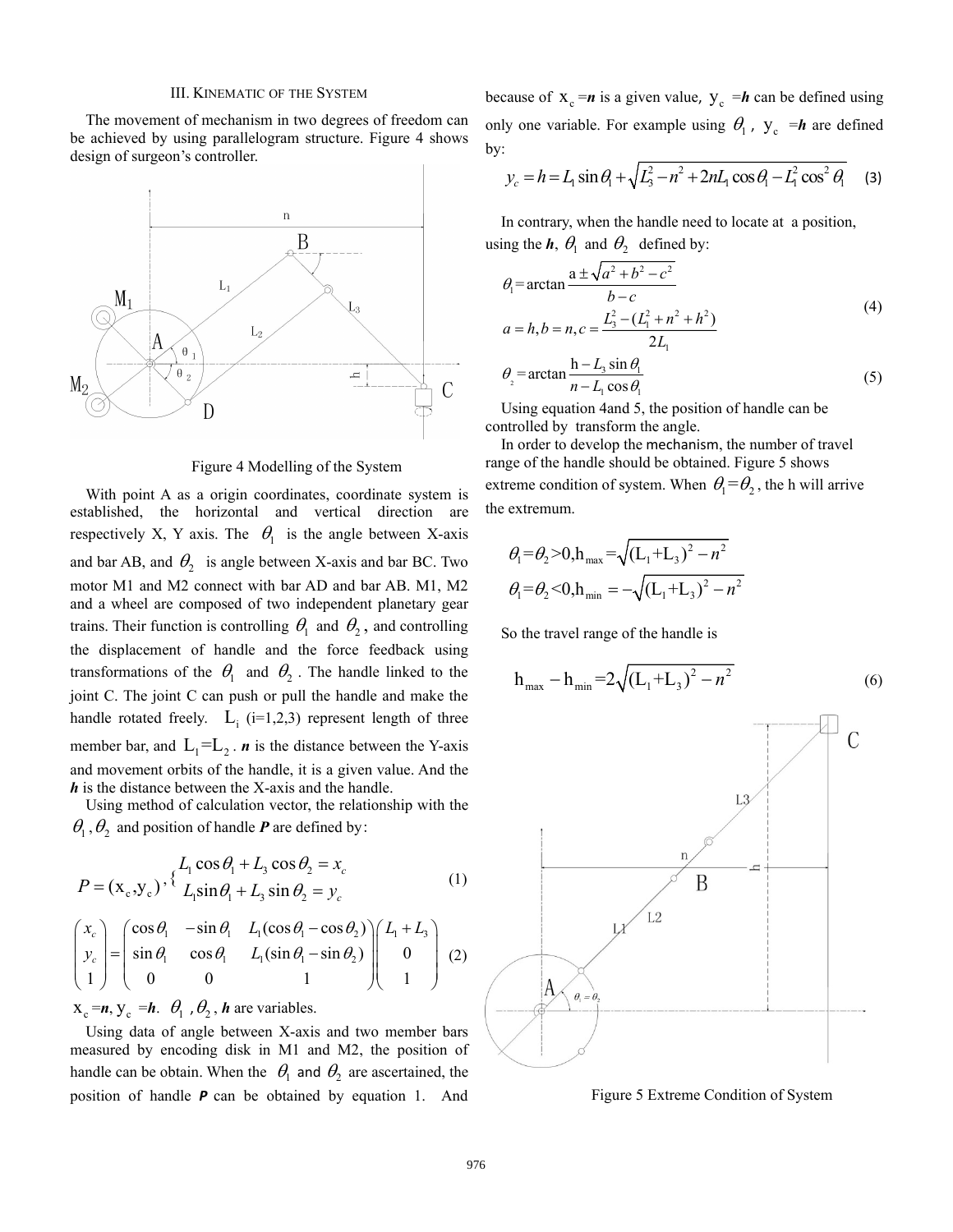In the actual design, kinematics characteristics need to be considered. In any a position, the singular values of mechanism are defined by:

$$
\sigma = \sqrt{\frac{L_1^2 + L_3^2 \pm \sqrt{(L_1^2 - L_3^2)^2 + 4L_1^2L_3^2\cos^2(\theta_1 - \theta_2)}}{2}}
$$
 (7)

The minimum and maximum of singular values,  $\sigma$ <sub>min</sub> and  $\sigma_{\text{max}}$ , respectively corresponding the equation the minus and of mechanism, and  $c \in [0, 1]$ . When  $c \rightarrow 0$ , kinematics characteristics of mechanism is poor. When  $c \rightarrow 1$ , kinematics characteristics of mechanism is excellent. On the current In the actual design, kinematics characteristies need to be<br>
considered. In any a position, the singular values of mechanism<br>
or  $\sigma = \sqrt{\frac{L_1^2 + L_3^2 \pm \sqrt{(L_1^2 - L_3^2)^2 + 4L_1^2 L_3^2 \cos^2(\theta_1 - \theta_2)}}{2}}$ <br>
(7)<br>
The minimum and In the actual design, kinematics characteristics need to be<br>
considered. In any a position, the singular values of mechanism<br>
are defined by:<br>  $\sigma = \sqrt{\frac{L_1^2 + L_2^2 \pm \sqrt{(L_1^2 - L_2^2)^2 + 4L_1^2 L_3^2 \cos^2(\theta_1 - \theta_2)}}{2}}$ <br>
The min linkages not cross, two joint angles should satisfy the In the actual design, kinematics characteristics areed to be<br>considered. In any a position, the singular values of mechanism<br>recofined by:<br> $\sigma = \sqrt{\frac{I_1^2 + I_2^2 \pm \sqrt{(I_1^2 - I_2^2)^2 + 4I_1^2 I_2^2 \cos^2(Q_1 - Q_2)}}{2}}$ <br>
The minimum a theoretical maximal value travel range of the handle is impossible to reach. The number of travel range of the handle plus. In any a position,  $c = o_{min}/o_{max}$  is the condition number<br>of mechanism, and  $c \in [0, 1]$ . When  $c \rightarrow 0$ , kinematics<br>characteristics of mechanism is poor. When  $c \rightarrow 1$ , kinematics<br>characteristics of mechanism is excellen power in any objective of mechanism, in the characteristics of mechanism is poor. When  $e = 1$ , kmennatics<br>characteristics of mechanism is poor. When  $e \rightarrow 1$ , kmennatics<br>characteristics of mechanism is secellent. On the cu

According to the doctor's demand, the travel range of the handle should bigger than 200mm. Considering the influence of mechanical parts size and problem of singular values, number of travel range is defined as 300mm. In order to reduce size of mechanism, the n, the distance between the Y-axis and movement orbits of the handle, is defined as 200mm. Because of two member bars are defined as *l*. WHERE<br>
SIMPLE the travel range of the proposed. The surgeon's console with a street proposed. A novel<br>
the blood vessel. A novel<br>
mm. Considering the influence calter navigation system<br>
problem of singular values, it can

According to the above equation, the number of l can obtain  $\begin{bmatrix} 1 \end{bmatrix}$ by:

$$
h_{\max} - h_{\min} = 2\sqrt{(L_1 + L_3)^2 - n^2}
$$
  
\n
$$
h_{\max} - h_{\min} = 300 \text{mm}, n = 200 \text{mm}, L_1 + L_3 = 2l
$$
 (6)

$$
\Rightarrow l = 125
$$
mm

Hence, a set of design data which showed in figure 6 was obtained, number of travel range is 300mm, the distance between the Y axis and movement orbits of the handle is  $\begin{bmatrix} 4 \end{bmatrix}$ 200mm, length of each member bars are 125mm.



Figure 6 A set of design data

## V. CONCULSION

ematics of mechanism is better When  $\vec{H} = \vec{H}$ , mechanism is better When  $\vec{H} = \vec{H}$ , mechanism is better When  $\vec{H} = \vec{H}$ , mechanism is better When  $\vec{H} = \vec{H}$ , mechanism is better when  $\vec{H} = \vec{H}$ . These cons  $-2\epsilon$ , meaning uses singure continues and with the singular company of A set of design data<br>
and avoid in  $\theta_1 = \theta_2$  experimented and state the design of the basis of the content of the content of the content of the sin A haptic controller for the catheter operation was proposed and the corresponding catheter manipulator was presented in the paper. The surgeon's, console simulates motions of surgeon´s hand to input control command and out force to the user. The corresponding catheter manipulator could follow the surgeon´s console with a same motion to insert a catheter into the blood vessel. A novel design of surgeon's controller was proposed. The surgeon's controller is suit for the developed catheter navigation system. According to the doctor's demand, it can choose distance between the motor and movement orbits of the handle, and size of travel range of the handle freely. In the future, this surgeon's controller and a catheter manipulator will constitute the complete a catheter navigation system.

### **REFERENCES**

- Prapa Kanagaratnam, Michael Koa-Wing, Daniel T. Wallace, Alex S. Goldenberg, Nicholas S. Peters, D, Wyn Davies. Experience of robotic catheter ablation in humans using a novel remotely steerable catheter sheath, Journal of Interventional Cardiac Electrophysiology, Vol. 21, pp. 19-26, 2008.
- [2] Chun, J. K., Ernst, S., Matthews, S., Schmidt, B., Bansch, D., Boczor, S., et al, Remote-controlled catheter ablation of accessory pathways: results from the magnetic laboratory.European Heart Journal, Vol. 28, No. 2, pp. 190-195, 2007.
- [3] Carlo Pappone, Gabriele Vicedomini, Francesco Manguso, Filippo Gugliotta, Patrizio Mazzone, Simone Gulletta, Nicoleta Sora, Simone Sala, Alessandra Marzi, Giuseppe Augello, Laura Livolsi, Andreina Santagostino, Vincenzo Santinelli, Robotic Magnetic Navigation for Atrial Fibrillation Ablation, Journal of the American College of Cardiology, Vol. 47, pp. 1390-1400, 2006.
- http://www.stargen.eu/products/niobe/.
- [5] http://catheterrobotics.com/CRUS-main.htm
- [6] http://www.magnetecs.com/
- [7] Yogesh Thakui, Jeffrey S. Bax, David W. Holdsworth and Maria Drangova, Design and Performance Evaluation of a Remote Catheter